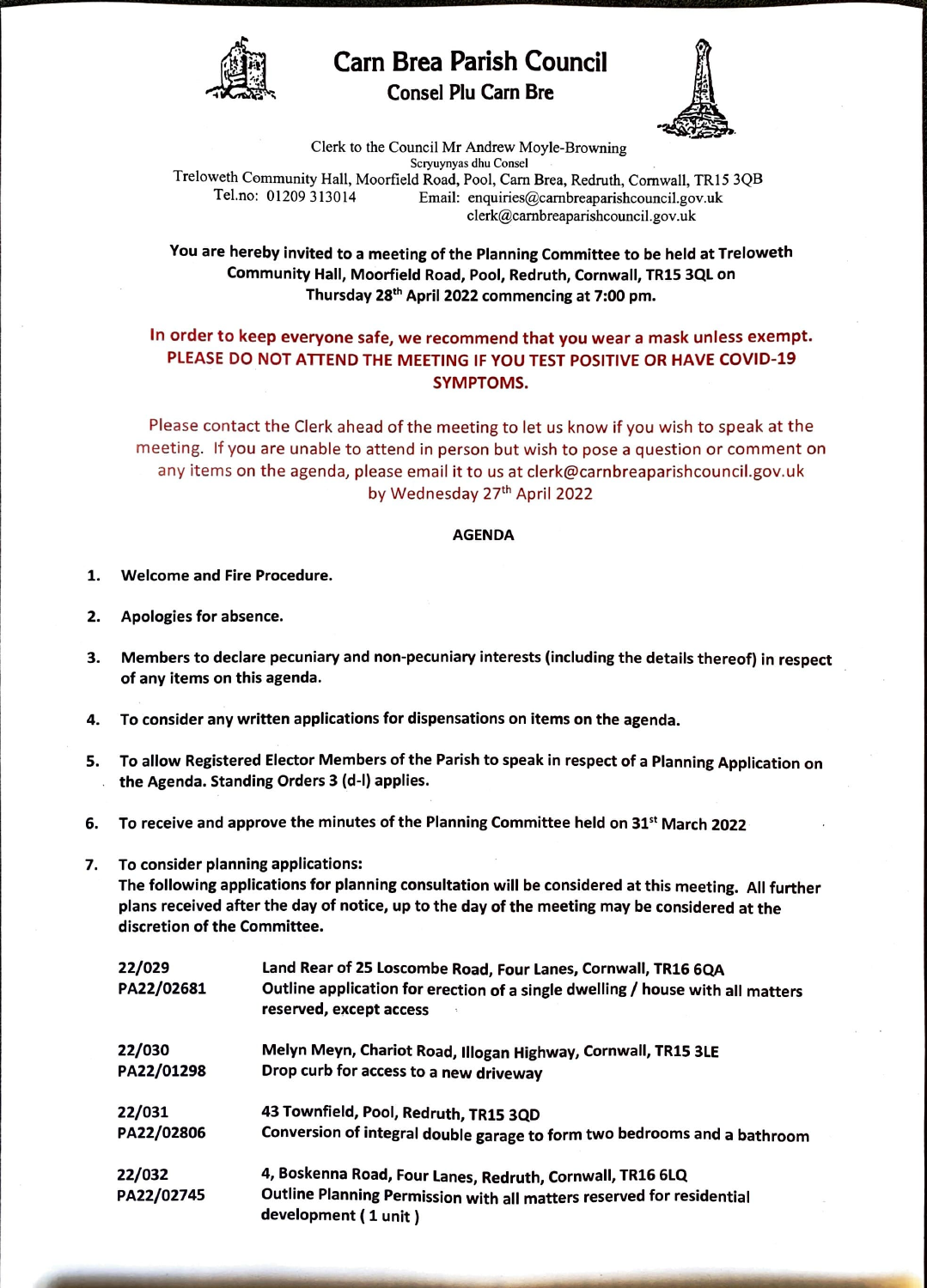| 22/033<br>PA22/02998 | The Caravan South Carn Brea, Carnkie, Redruth, Cornwall, TR16 6RX<br>Certificate of lawfulness for an existing use: Stationing of a mobile home which<br>has been used for residential purposes.                                                                                                                                                                                                                                                                                                                                                                                                                                                                                                                  |
|----------------------|-------------------------------------------------------------------------------------------------------------------------------------------------------------------------------------------------------------------------------------------------------------------------------------------------------------------------------------------------------------------------------------------------------------------------------------------------------------------------------------------------------------------------------------------------------------------------------------------------------------------------------------------------------------------------------------------------------------------|
| 22/034<br>PA22/03121 | Primrose Cottage, Lower Carnkie, Carnkie, Redruth, Cornwall, TR16 6SP<br>Application to discharge planning obligation in respect of decision PA95/00126<br>dated 06.02.95                                                                                                                                                                                                                                                                                                                                                                                                                                                                                                                                         |
| 22/035<br>PA22/03486 | McDonald's Restaurant, Trevenson Road, Pool, Redruth, TR15 3PL.<br>Advertisement consent for the relocation of 1 no. existing free-standing sign at<br>the entrance of the drive thru lane.                                                                                                                                                                                                                                                                                                                                                                                                                                                                                                                       |
| 22/036<br>PA22/03485 | McDonald's Restaurant, Trevenson Road, Pool, Redruth, TR15 3PL<br>Alterations to elevations to include a new folded roof concept, the construction<br>of extensions totaling 70sqm, two new access doors installed and new cladding to<br>the drive thru booths. Minor changes to the access/egress of the site with<br>reconfigured curb lines, parking bays and additional bays to be formed, including<br>associated works to the site. The existing patio area to be extended and finished<br>with paving to match existing. The installation of 2 no. digital Customer Order<br>Displays (COD) with associated Canopies and the relocation of the existing<br>height restrictor and 1 no. freestanding sign. |
| 22/037<br>PA22/03197 | Morrison's, Agar Road, Illogan Highway, Cornwall, TR15 3NH<br>Erection single-storey pods containing car bodywork repair centre (Use Class Sui<br><b>Generis) and MOT centre (Use Class B2)</b>                                                                                                                                                                                                                                                                                                                                                                                                                                                                                                                   |
| 22/038<br>PA22/03198 | Morrison's, Agar Road, Illogan Highway, Cornwall, TR15 3NH<br>Advertisement consent for signage to proposed pods containing car bodywork<br>repair centre & MOT centre.                                                                                                                                                                                                                                                                                                                                                                                                                                                                                                                                           |
| 22/039<br>PA22/02864 | Land Side of No 28 Station Road, Pool, TR15 3QG<br>Re Submission of PA18/05873 To construct a terrace of 3 dwellings with<br>associated parking and amenity.                                                                                                                                                                                                                                                                                                                                                                                                                                                                                                                                                      |
| 22/040<br>PA22/02291 | Land North East of Eglos Vale, Trevanion Terrace, Carn Brea Village, Redruth,<br>Cornwall, TR15 3BP<br><b>Proposed new dwelling</b>                                                                                                                                                                                                                                                                                                                                                                                                                                                                                                                                                                               |
| 22/041<br>PA22/02614 | 8 Broad Lane, Illogan, Cornwall, TR15 3HY<br>Proposed new detached dwelling                                                                                                                                                                                                                                                                                                                                                                                                                                                                                                                                                                                                                                       |

- 8. To consider response to appeal regarding Land Rear of Anneth, Noweth, Penhallick, Carn Brea
- 9. To discuss correspondence received.
- 10. To receive reports on planning application decisions.

*To view planning applications before the meeting please go to: https://planninq.cornwall.qov.uk/online-applications*